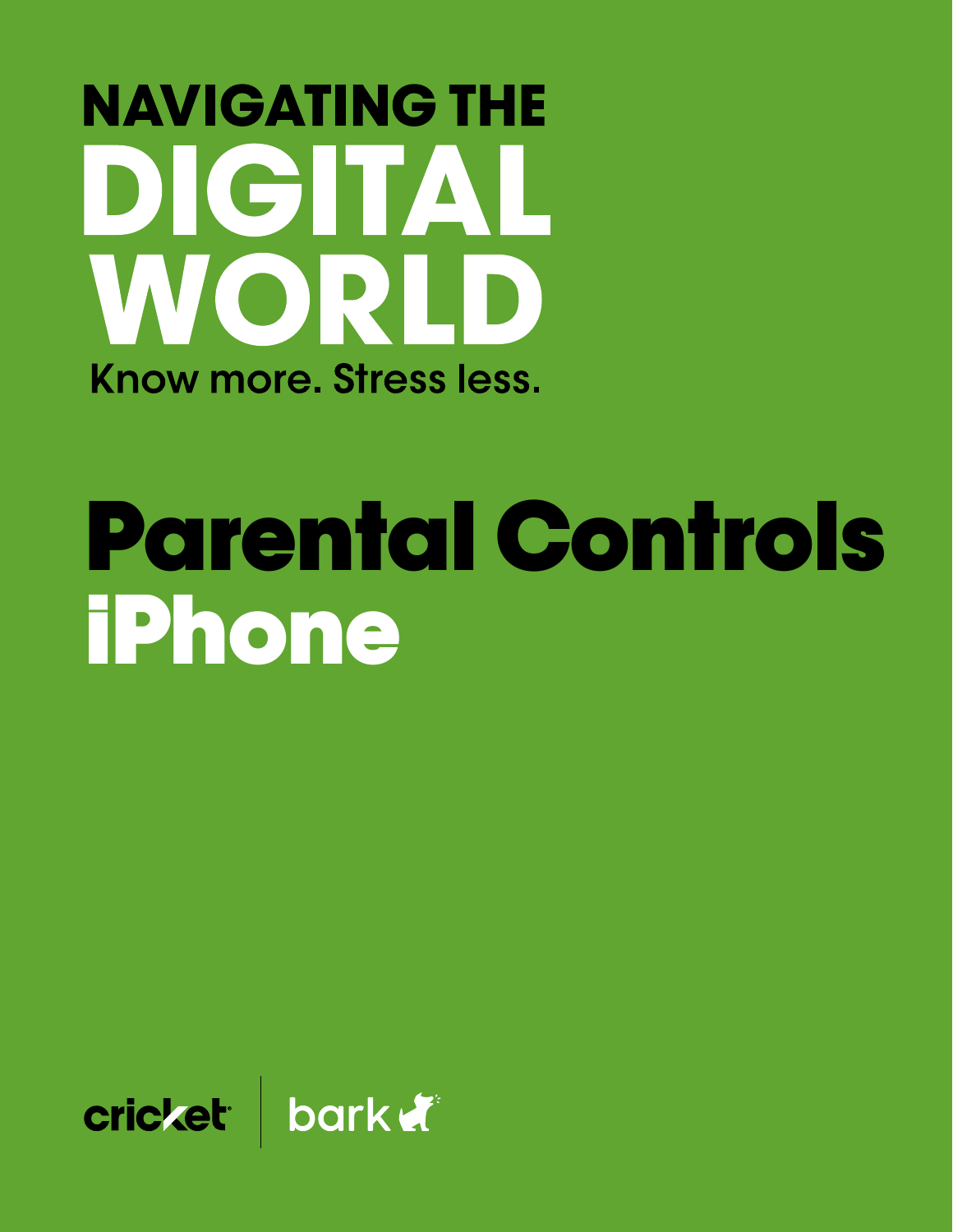# **Setting Up Parental Controls on Your Child's Device**

Apple devices have lots of ways for parents to control safety, privacy, and other types of settings. Similar to the Family Link app found on Android phones, Apple offers Family Sharing that affords parents the ability to manage their children's accounts. Software updates roll out quickly though, and we always advise parents to install the latest version so they can keep up with all the new features.

# **Getting the Most Out of iOS 14**

These step-by-step instructions will guide you through the most important Parental Control features available to you on iOS 14:

- Getting started with Apple Family Sharing
- Setting up Screen Time content and privacy controls
- Taking advantage of the new controls suite

# **Photo Privacy**

Apple has revamped its permissions settings, which makes it more difficult for companies and developers to track where users are. This is especially relevant to families with children who are active on social media. Prior to this update, photos automatically included metadata that logged where they were taken—a definite safety risk!

Now there's an option to disable this feature. No one should have access to your kid's data without your permission, and iOS 14 is helping parents keep better control of who sees it.

- 1. Tap Settings.
- 2. Tap Privacy.
- 3. Tap Location Services.
- 4. Tap Camera.
- 5. Under Allow Location Access, choose Never.

# **Apple Family Sharing**

In order to utilize Apple's iOS 14 update to Parental Controls, you'll need to have a child set up (if your child is already set up, feel free to skip this step). To do this, you'll need to enable Family Sharing. You'll be able to add more than one parent to serve as the privilege holder and have control of these settings from their respective devices—as long as the parent Apple IDs are linked.

If you need to change or update your child's birthday, you can find instructions at **[https://support.apple.com/](https://support.apple.com/en-us/HT204164. ) [en-us/HT204164.](https://support.apple.com/en-us/HT204164. )**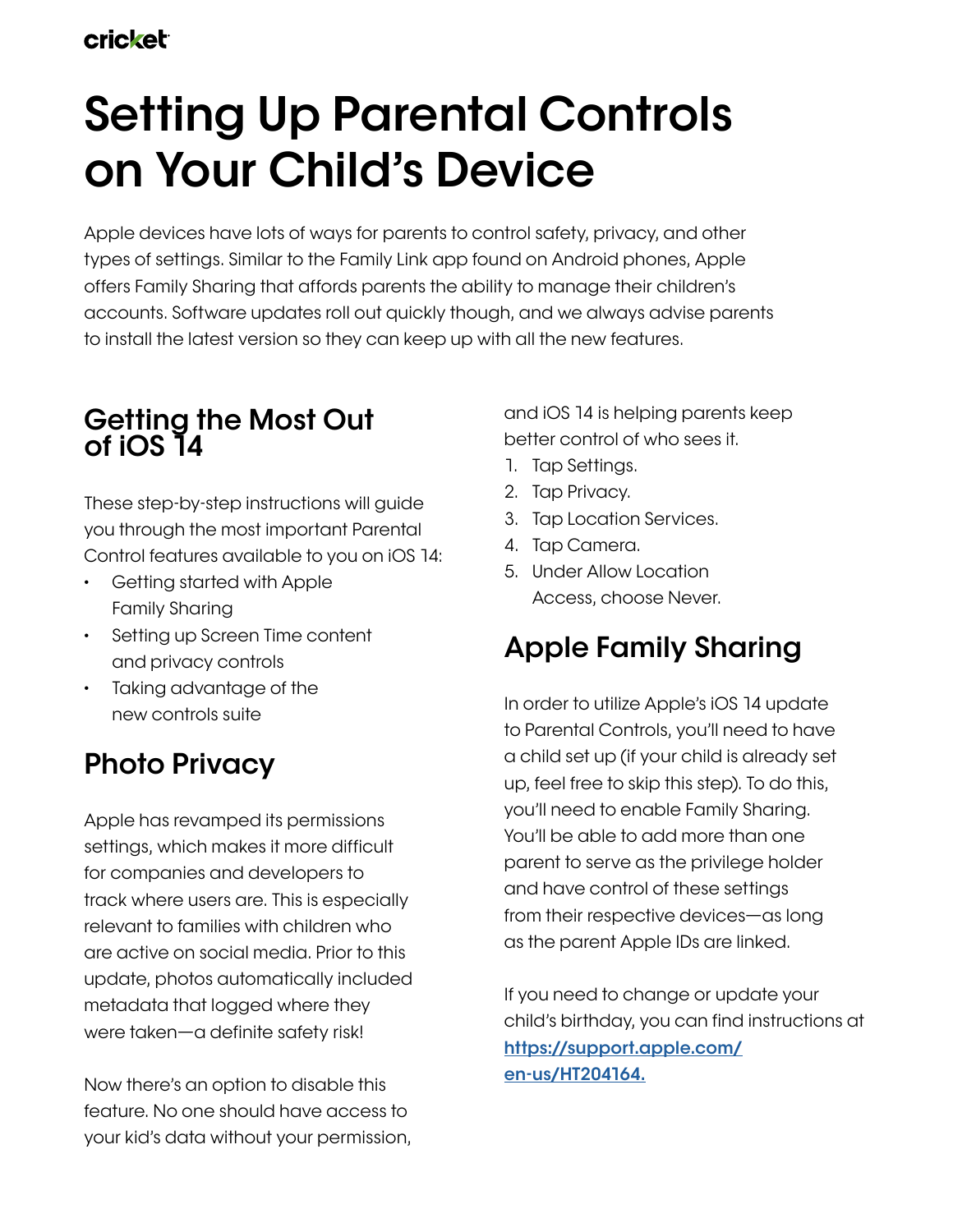#### **Creating Your Family Sharing Account**

Family Sharing allows you to share controls for purchases, storage, locations, calendars, and more with members of your family. Simply select features to share and send invitations. You'll be able to add up to six children with Family Sharing, although you won't be able to add children who are 18 years or older.

To begin, go into the Settings app on your primary parent device (iPhone or iPad). From there, tap the Apple ID button, and then tap Set up Family Sharing > Get Started. You will then be able to select apps and features to share across your family's iCloud account.

There are a number of great options to consider, including:

- iTunes and App Store Purchases
- Apple Music
- iCloud Storage
- Location Sharing
- Screen Time

Selecting each of these options will prompt you to tap either Add Child or Create a Child Account.

To add a child, simply enter their Apple ID and Password, and then tap Next. They will then receive an invitation to join the family. As soon as they accept, your family's settings will apply to their account.

To create a child account, enter their birthday, agree to the Parent Privacy Disclosure, and confirm you are the parent by entering the CCV code found on the

back of the credit card registered to your account. You can then enter your child's name, create an Apple ID, and set a password for them. Your child will automatically be added to your family.

When you've finished, you'll be directed to the control suite for each feature offered by iOS 14. For the purposes of setting and managing Parental Controls, you should focus on Screen Time.

#### **Screen Time**

Screen Time will give you insights about how much time you're using your device, and you can set limits for managing:

- **• Downtime & App Limits:** Set a schedule for time away from the screen and set daily time limits for app categories you want to manage.
- **• Content & Privacy Restrictions:** Restrict settings for explicit content, purchases and downloads, and privacy.

#### **How To Turn On Screen Time**

- 1. On your child's iPhone, iPad, or iPod touch, go to Settings.
- 2. Tap Screen Time.
- 3. Tap Turn On Screen Time.
- 4. Tap Continue.
- 5. Select This is My Child's [device].

You can set up Screen Time and create settings on your child's device, or you can use Family Sharing to configure your child's device from your own device. After you set up your child's device, you can also use Family Sharing to view reports and adjust settings at any time from your own device.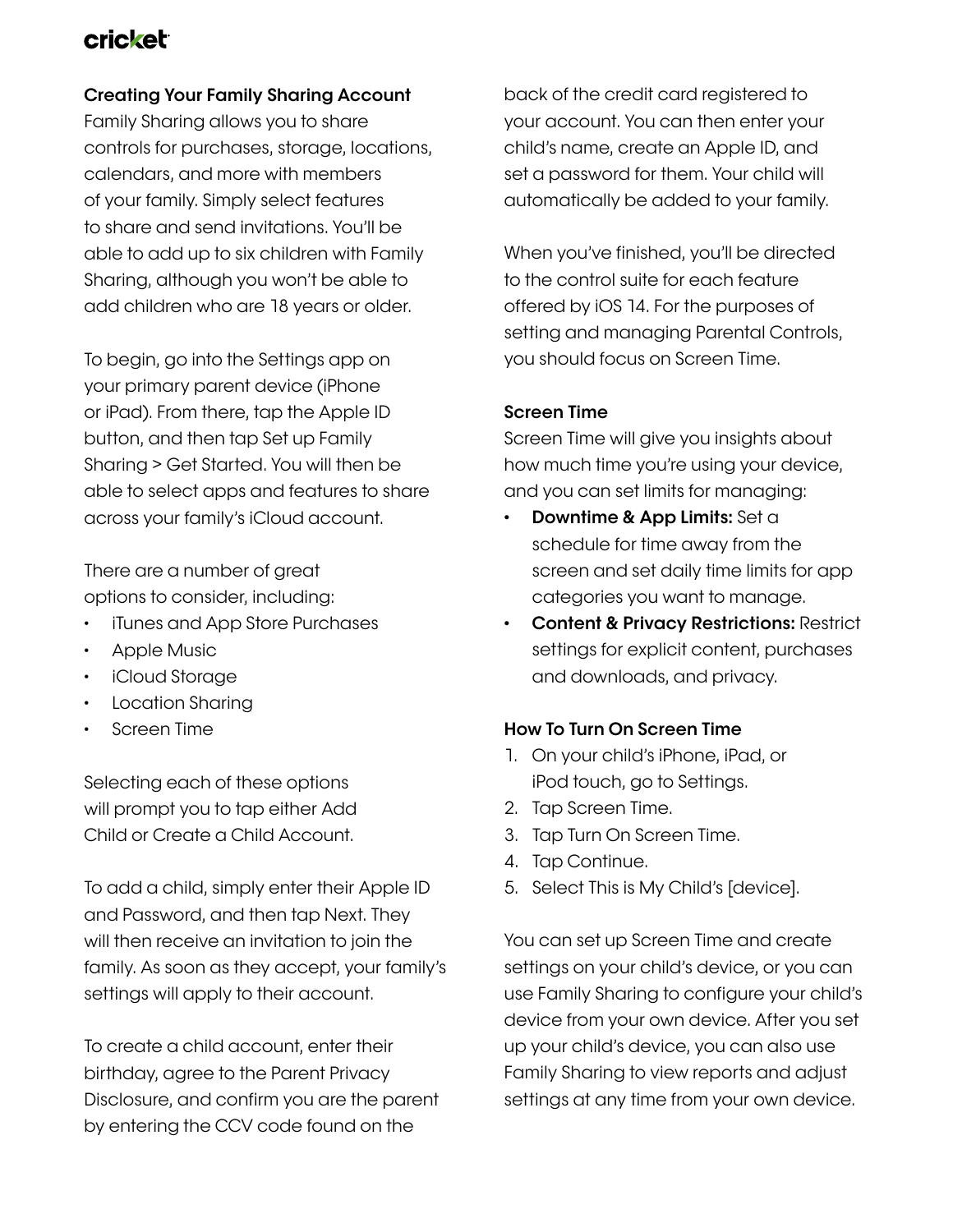#### **How To Use Family Sharing to Set Up Screen Time**

*If you're already in a family group*

- 1. Tap Settings.
- 2. Tap Screen Time.
- 3. Tap your child's name.

#### *If you need to create an*

#### *Apple ID for your child*

- 1. Tap Settings.
- 2. Tap [your name].
- 3. Tap Family Sharing.
- 4. Tap Screen Time.
- 5. Tap Add Family Member.
- 6. Tap Create a Child Account.
- 7. Tap Next.

#### *If you're new to Family Sharing*

- 1. Tap Set Up Screen Time for Family.
- 2. Follow the instructions to add a child and set up your family. You can add family members any time from Family Sharing settings.

*NOTE: To use Screen Time with Family Sharing, you need to be the family organizer or parent/guardian in your family group on iOS 12 or iOS 13. Your child must be under age 18, in your family group with their own Apple ID, and on iOS 12 or iOS 13.*

#### **How To Create a Screen Time Passcode**

With Screen Time, you can also create a dedicated passcode to secure settings so only you can extend time or make changes. To change or turn off the passcode on your child's device:

- 1. Tap Settings.
- 2. Tap Screen Time.
- 3. Tap [your child's name].
- 4. Tap Change Screen Time Passcode or Turn Off Screen Time Passcode.
- 5. Authenticate the change with Face ID, Touch ID, or your device passcode.

#### **How To View Your Report**

Screen Time gives you a detailed report about how your device is used, apps you've opened, and websites you've visited, any time you want to see it.

- 1. Tap Settings.
- 2. Tap Screen Time.
- 3. Tap the graph.

If you turned on Share Across Devices, you can view overall usage across devices that are signed in with your Apple ID and password.

#### **How To Set Communication Limits**

This new feature, only available for iOS 13, lets parents choose whom their child can contact and who can contact their child during allowed Screen Time and Downtime.

- 1. Tap Settings.
- 2. Tap Screen Time.
- 3. Tap [your child's name].
- 4. Tap Communication Limits.
- 5. If asked, enter your passcode.
- 6. Choose Everyone or Contacts Only.

*Note: You also have the ability to manage your child's contacts.*

#### **How To Set Content and Privacy Restrictions**

- 1. Tap Settings.
- 2. Tap Screen Time.
- 3. Tap Continue.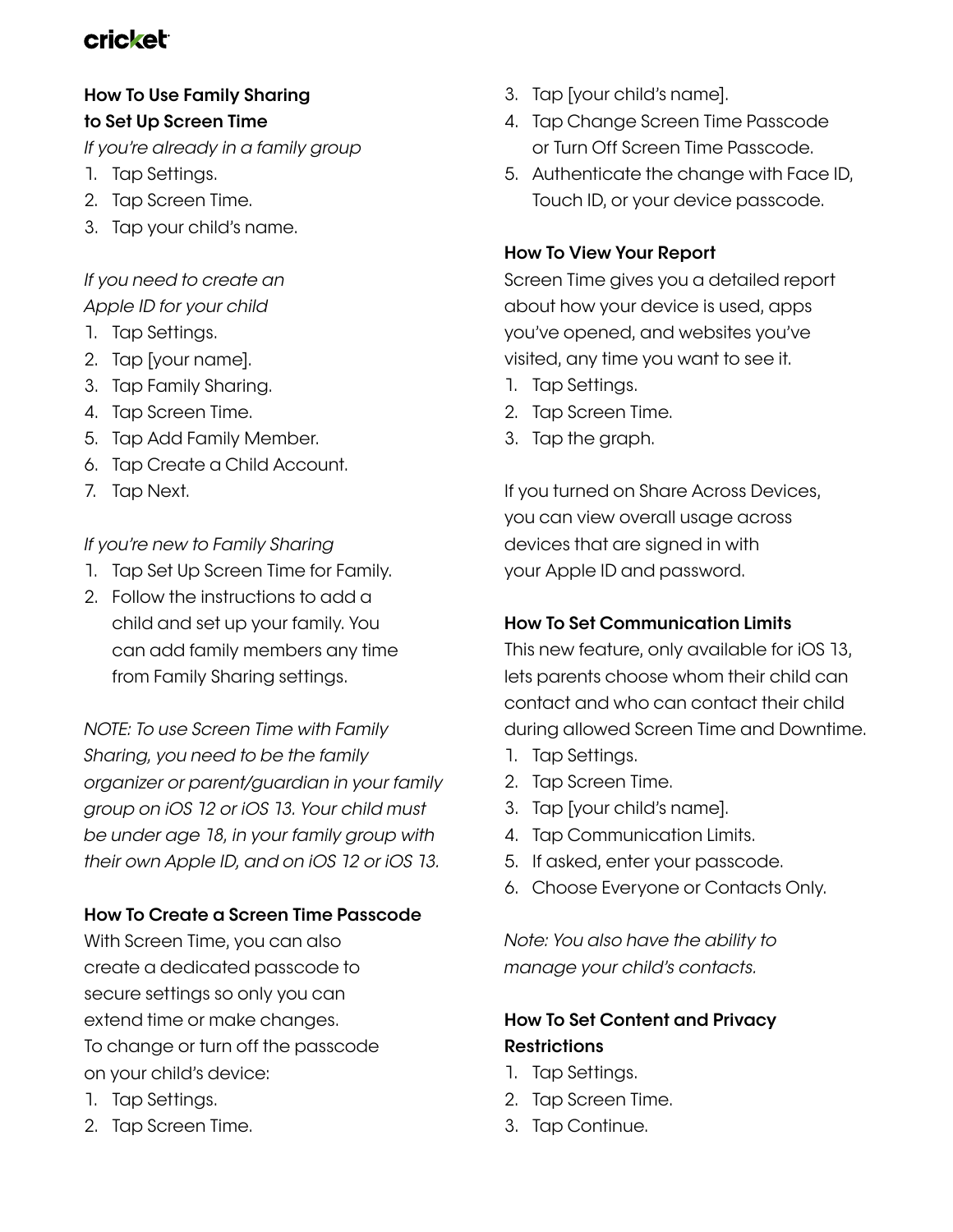- 4. Choose This is My Child's [Device].
- 5. Follow the prompts until you get to Parent Passcode and enter a passcode.
- 6. Re-enter the passcode to confirm.
- 7. Tap Content & Privacy Restrictions.
- 8. If asked, enter your passcode.
- 9. Turn on Content & Privacy Restrictions.

#### **How To Prevent iTunes & App Store Purchases**

- 1. Go to Settings.
- 2. Tap Screen Time.
- 3. Tap Content & Privacy Restrictions.
- 4. If asked, enter your passcode.
- 5. Tap iTunes & App Store Purchases.
- 6. Choose a setting and set to Don't Allow.

You can also change your password settings for additional purchases from the iTunes & App Store or Book Store. Follow steps 1-3, then choose Always Require or Don't Require.

#### **How To Turn On Ask to Buy**

With Ask to Buy and Family Sharing, whenever a child initiates a new purchase or free download, a request goes to the family organizer. The organizer can review the item and approve the purchase or decline the request right from their own iPhone, iPad, or iPod touch. If the family organizer approves the purchase, the content downloads automatically to their family member's device. If they decline, no purchase or download will take place.

*NOTE: The family organizer can turn on Ask to Buy for any family member who isn't an adult. It's on by default for any children under 13, and you'll be* 

*asked to set up Ask to Buy when inviting anyone under 18 to your family group.*

#### *On iPhone, iPad, or iPod touch*

- 1. Tap Settings.
- 2. Tap [your name].
- 3. Tap Family Sharing (if you're using iOS 10.2 or earlier, go to Settings > iCloud and tap Family).
- 4. Tap your family member's name.
- 5. Tap Ask to Buy.

#### *On Mac*

- 1. Click Apple menu.
- 2. Click System Preferences.
- 3. Click iCloud.
- 4. Click Manage Family.
- 5. Select your family member's name.
- 6. Select Ask to Buy.

*NOTE: If you created your child's account using Apple ID for Students, you can use Ask to Buy for personal purchases outside of the educational institution. It won't apply to any apps or other content distributed by the school.*

#### **How To Approve or Decline an Ask to Buy Request**

- 1. Open the notification to see the item your family member wants to get.
- 2. Approve or decline the purchase.
- 3. If you decline the request or don't make the purchase, it will be deleted after 24 hours and the child will need to make the request again.
- 4. If you approve, you need to sign in with your Apple ID and password to make the purchase.
- 5. After the item is purchased, it's added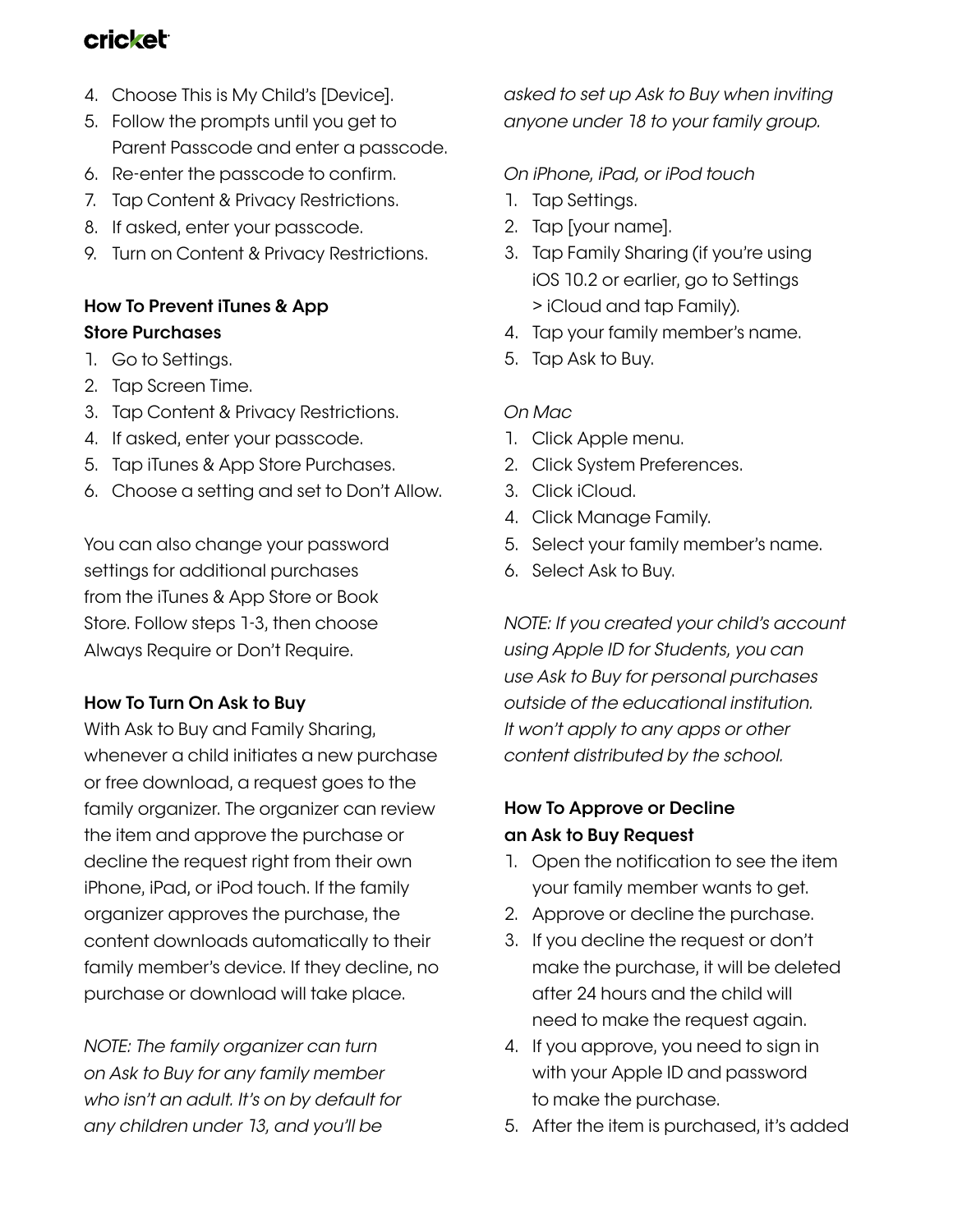to your child's account and shared with the rest of the family group.

*NOTE: If your child downloads a previous purchase again, downloads a shared purchase, installs an update, or uses a redemption code in the store, you won't get a notification.*

#### **How To Give Another Guardian Permission to Manage Ask to Buy Requests**

*On iPhone, iPad, or iPod touch*

- 1. Tap Settings.
- 2. Tap [your name].
- 3. Tap Family Sharing.
- 4. Tap your family member.
- 5. Tap Parent/Guardian.
- 6. If you're using iOS 10.2 or earlier, go to Settings > iCloud > Family.

#### *On Mac*

- 1. Click Apple menu.
- 2. Click System Preferences.
- 3. Click iCloud.
- 4. Select your family member.
- 5. Select Parent/Guardian.

*NOTE: Only one adult needs to manage each purchase, and after it's done, the purchase is final.*

#### **How To Restrict Built-In Apps and Features**

- 1. Tap Settings.
- 2. Tap Screen Time.
- 3. Tap Content & Privacy Restrictions.
- 4. Enter your Screen Time passcode.
- 5. Tap Allowed Apps.
- 6. Select the apps you want to allow.

*NOTE: If you turn off an app or feature, it won't delete it, it's just temporarily hidden from the Home Screen. For example, if you turn off Mail, the Mail app won't appear on the Home Screen until you turn it back on.*

#### **How To Prevent Explicit Content and Content Ratings**

- 1. Tap Settings.
- 2. Tap Screen Time.
- 3. Tap Content & Privacy Restrictions.
- 4. Tap Content Restrictions.
- 5. Choose the settings you want for each feature or setting under Allowed Store Content.

#### **Here Are the Types of Content You Can Restrict**

- **• Ratings For:** Select the country or region in the ratings section to automatically apply the appropriate content ratings for that region.
- **• Music, Podcasts & News:** Prevent the playback of music, music videos, podcasts, and news containing explicit content.
- **• Music Profiles & Posts:** Prevent sharing what you're listening to with friends and seeing what they're listening to.
- **• Movies:** Prevent movies with specific ratings.
- **• TV shows:** Prevent TV shows with specific ratings.
- **• Books:** Prevent content with specific ratings.
- **• Apps:** Prevent apps with specific ratings.

#### **How To Restrict Siri Web Search**

- 1. Tap Settings.
- 2. Tap Screen Time.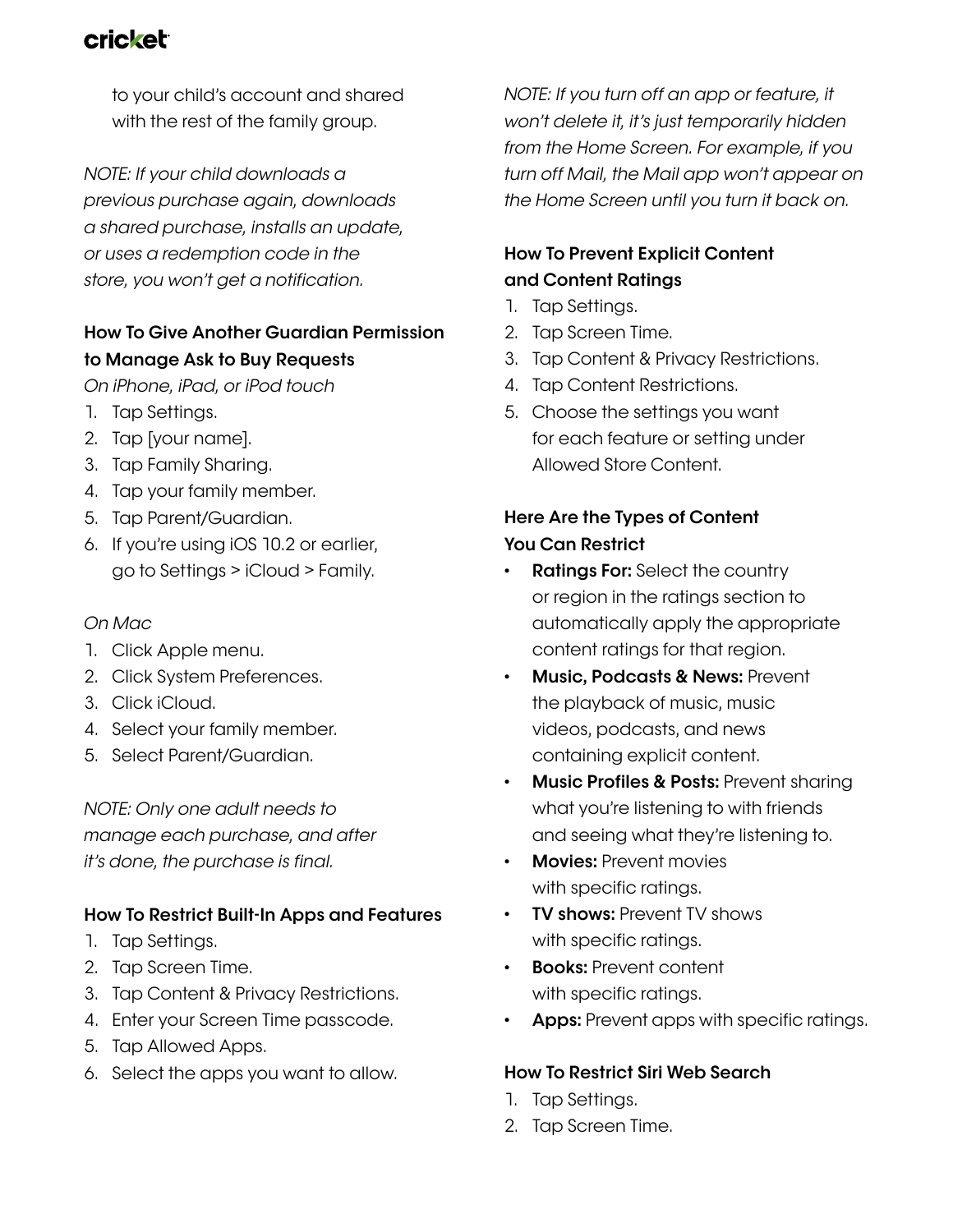- 3. Tap Content & Privacy Restrictions.
- 4. Tap Content Restrictions.
- 5. Scroll down to Siri.
- 6. Choose your settings.

#### **You Can Restrict These Siri Features**

- **• Web Search Content:** Prevent Siri from searching the web when you ask a question.
- **• Explicit Language:** Prevent Siri from displaying explicit language.

#### **How To Restrict Game Center**

- 1. Tap Settings.
- 2. Tap Screen Time.
- 3. Tap Content & Privacy Restrictions.
- 4. Tap Content Restrictions.
- 5. Scroll down to Game Center.
- 6. Choose your settings.

#### **You Can Restrict These Game Center Features**

- **• Multiplayer Games:** Prevent the ability to play multiplayer games.
- **• Adding Friends:** Prevent the ability to add friends to Game Center.
- **• Screen Recording:** Prevent the ability to capture the screen and sound.

#### **How To Prevent Web Content**

iOS can automatically filter website content to limit access to adult content in Safari and apps on your device. You can also add specific websites to an approved or blocked list, or you can limit access to only approved websites.

- 1. Tap Settings.
- 2. Tap Screen Time.
- 3. Tap Content & Privacy Restrictions.
- 4. Enter your Screen Time passcode.
- 5. Tap Content Restrictions.
- 6. Tap Web Content.
- 7. Choose Unrestricted Access, Limit Adult Websites, or Allowed Websites Only.
- 8. Depending on the access you allow, you might need to add information, like the website that you want to restrict.

#### **How To Make Changes to Privacy Settings**

The privacy settings on your device give you control over which apps have access to information stored on your device or the hardware features. For example, you can allow a social-networking app to request access to use the camera, which allows you to take and upload pictures.

- 1. Tap Settings.
- 2. Tap Screen Time.
- 3. Tap Content & Privacy Restrictions.
- 4. If asked, enter your passcode.
- 5. Tap Privacy.
- 6. Choose the settings you want to restrict.

#### **Here Are the Things You Can Restrict**

- **• Location Services:** Lock the settings to allow apps and websites to use location.
- **Contacts:** Prevent apps from accessing your Contacts.
- **• Calendars:** Prevent apps from accessing your Calendar.
- **• Reminders:** Prevent apps from accessing your Reminders.
- **• Photos:** Prevent apps from requesting access to your photos.
- **• Bluetooth Sharing:** Prevent devices and apps from sharing data through Bluetooth.
- **• Share My Location:** Lock the settings for location sharing in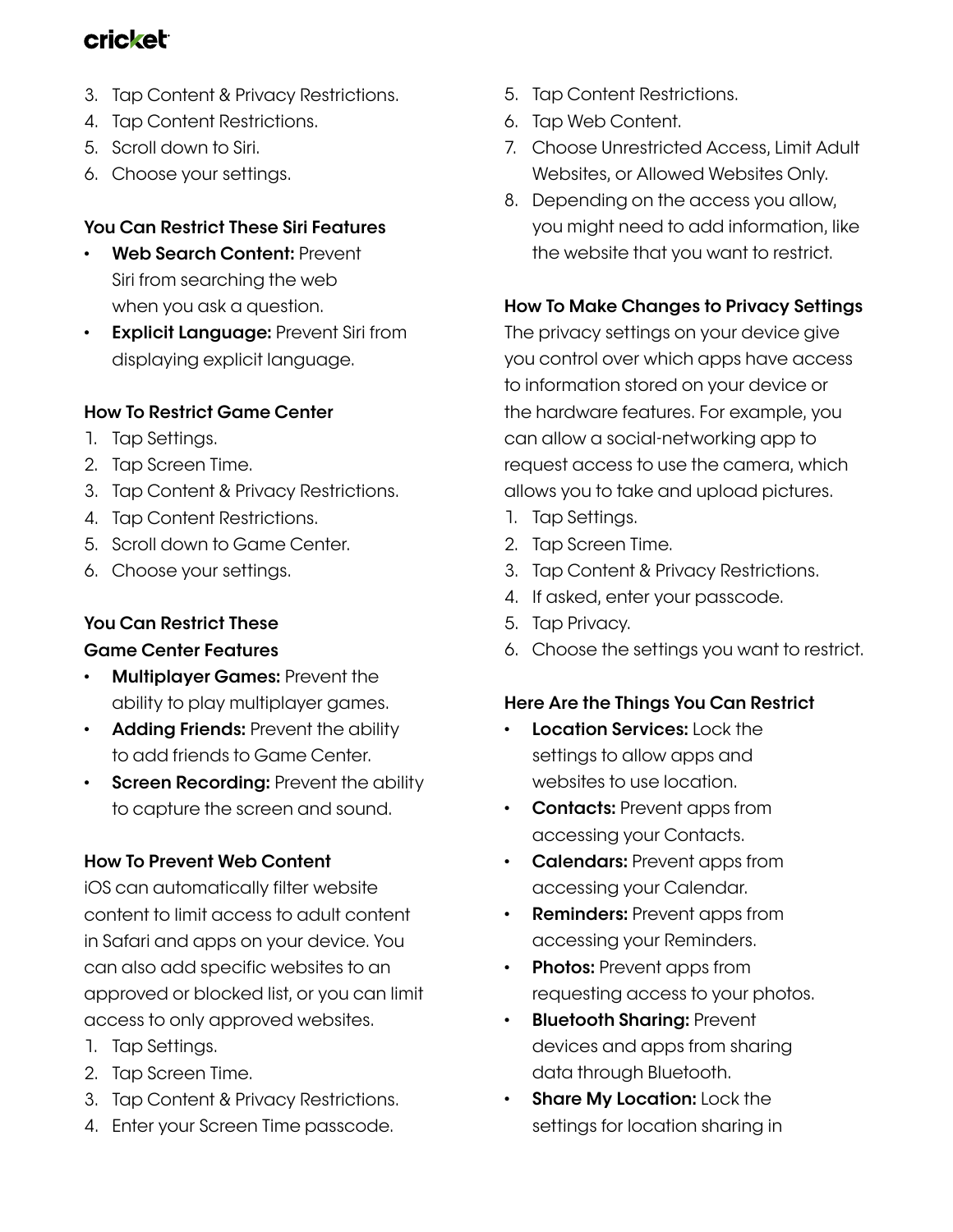Messages and Find My Friends.

- **• Microphone:** Prevent apps from requesting access to your microphone.
- **• Speech Recognition:** Prevent apps from accessing Speech Recognition or Dictation.
- **• Advertising:** Prevent changes to advertising settings.
- **• Media & Apple Music:** Prevent apps from accessing your photos, videos, or music library.

#### **How To Make Changes to Additional Settings and Features**

- 1. Tap Settings.
- 2. Tap Screen Time.
- 3. Tap Content & Privacy Restrictions.
- 4. If asked, enter your passcode.
- 5. Under Allow Changes, select the features or settings you want to allow changes to and choose Allow or Don't Allow.

#### **Here Are Some Features and Settings You Can Allow Changes For**

- **• Passcode Changes:** Prevent changes to your passcode.
- **• Account Changes:** Prevent changes to settings for Accounts & Passwords.
- **• Cellular Data Changes:** Prevent changes to cellular data settings.
- **• Volume Limit**: Prevent changes to volume settings for safe listening.
- **• Do Not Disturb While Driving:** Prevent changes to Do Not Disturb While Driving.
- **• TV Provider:** Prevent changes to TV provider settings.
- **• Background App Activities:** Prevent changes to whether or not apps run in the background.

#### **Photo Privacy**

Apple has revamped its permissions settings, which makes it more difficult for companies and developers to track where users are. This is especially relevant to families with children who are active on social media. Prior to this update, photos automatically included metadata that logged where they were taken—a definite safety risk!

Now there's an option to disable this feature. No one should have access to your kid's data without your permission, and iOS 13 is helping parents keep better control of who sees it.

- 1. Tap Settings.
- 2. Tap Privacy.
- 3. Tap Location Services.
- 4. Tap Camera.
- 5. Under Allow Location Access, choose Never.

#### **Downtime & App Limits**

Downtime allows you to decide how long your child can use their phone as determined by the set time frame. Use the Start and End times to set a schedule regulating your child's screen time, then tap Set Downtime.

App Limits allows you to set up time limits on application usage that will make the apps inaccessible outside of the time fame you establish. Your child can request permission for more time.

Note that a parent will only be able to restrict apps based on categories (not specific applications) that are designated